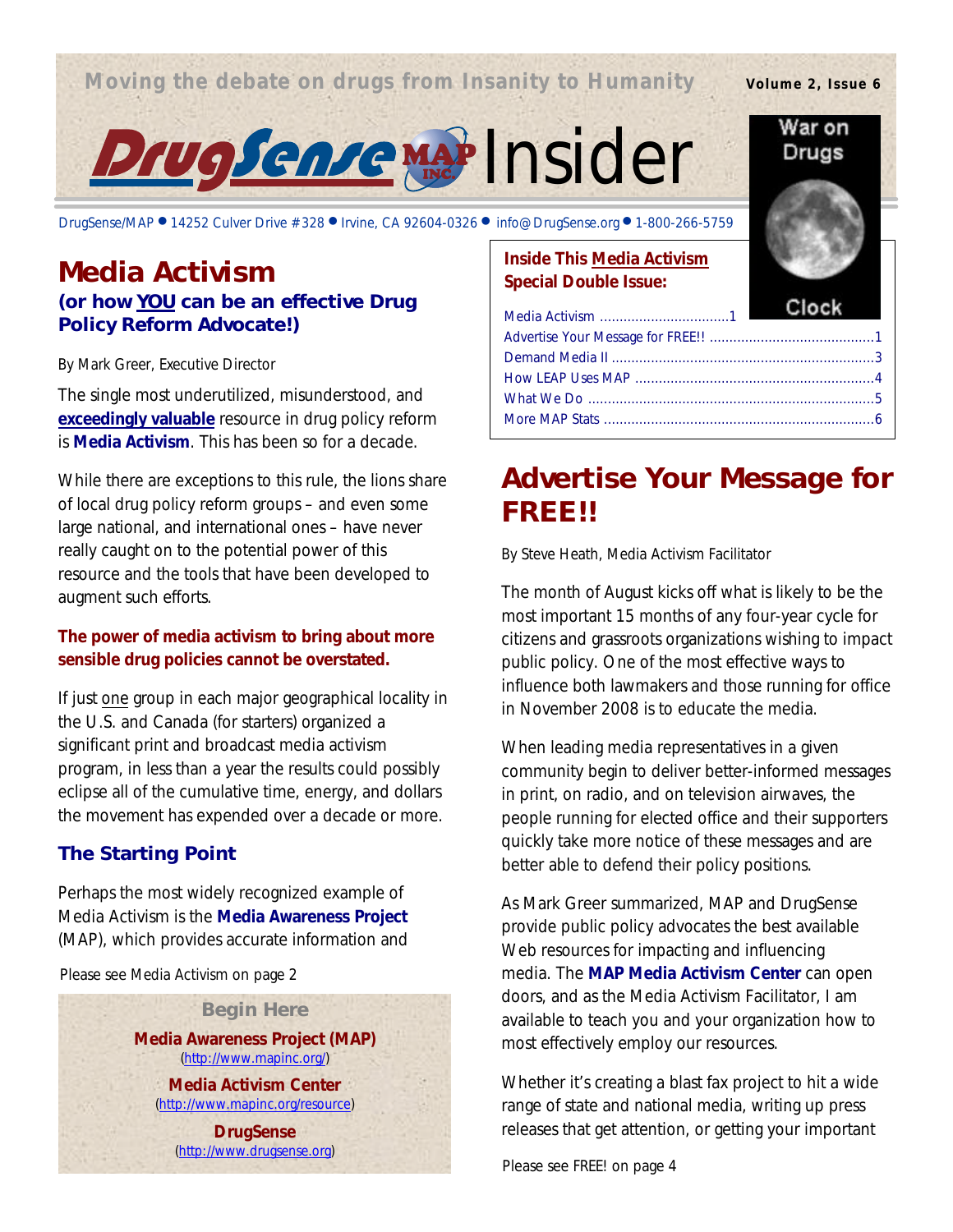evidence-based data to the print media through its long-running and highly successful Letters to the Editor (LTE) campaigns. Most reform advocates are aware of this effort, but even this well-established program is dramatically underutilized by local groups targeting smaller publications nationwide.

### **Media Contacts (Do You Know This Exists?)**

DrugSense maintains and updates a database of over 20,000 media contacts. Newspapers, magazines, radio and TV stations, syndicated talk shows, and more are included in this powerful resource. Contacts including email addresses, fax numbers, phone numbers, and mailing addresses are easily available with a few clicks of a mouse.

This database is accessible in a variety of formats over the Internet. Want send a press release by fax and/or email? Or perhaps contact reporters about an event? The database allows you to focus on your area and your specific market. Just put a zip code into a Web form, tell the form how many miles away from the market to cover, and define the type of media contacts you want. In seconds, your list(s) are generated in a variety of different formats to meet your needs. Please see *Demand Media II* on page 3.

Although many successful and influential reform organizations like LEAP are saving money and increasing their impact by making good use of this **FREE** resource (*How LEAP Uses MAP* on Page 4), unfortunately many have not yet capitalized on the amazing its potential. With this in mind, we'd like to invite all locally organized drug policy focused groups or chapters to request access to the our **Media Contact on Demand Database (MCOD)** through the following email: info@drugpolicycentral.com; and we'd be happy to teach you how to make the best use of this unique online service.

Once you have access, there are literally dozens of media focused activities in which you can engage. You can start by organizing group letter writing campaigns to respond to drug policy focused news articles in

*Media Activism* from Page 1 your local newspapers. Make sure the articles are posted to MAP so that everyone can access them.

> But that's only the beginning. You can then use the MCOD database to blast fax, mail, or phone-solicit local radio talk shows. Start with your more eloquent public speakers, and if you're new to talk shows, get some practice and experience with small local stations. Once you build confidence, advance to larger state and syndicated national broadcasts. Finally, you can venture into the most powerful prize of all (and one that drug policy reform has barely begun to utilize effectively): local TV news followed by national media coverage.

And best of all, using DrugSense resources can make all of this work manageable even by a small, dedicated group of activists. Perhaps most important, this sort of organized, local, and escalating effort can represent **millions of dollars in advertising value on behalf of more sensible drug policies FOR FREE!!**

### **Website Creation and Support**

A Website is an important addition for any organization, including local chapters of national organizations. Good web design and functionality are critical if the site is to attract visitors and serve its purpose. Daily newsfeeds, meeting announcements, and cause-related information – items that encourage people to bookmark your site and come back to it – are a must. Having an attractive site is important, but even more important is how the site evolves in order to stay relevant and increase repeating visits.

Websites must have registered domain names and an Internet Service Provider (ISP) to host them. Beware of commercial 'free' offers. These folks have to make money somehow, and if they don't, your Website could someday be history.

Instead of taking a risk on fly-by-night ISPs, why not utilize DrugSense's Web hosting service, Drug Policy Central (DPC)? DPC hosts many reform Websites and provides all levels of online technical support. To enquire about DPC hosting services, please visit the

Please see *Media Activism* on page 7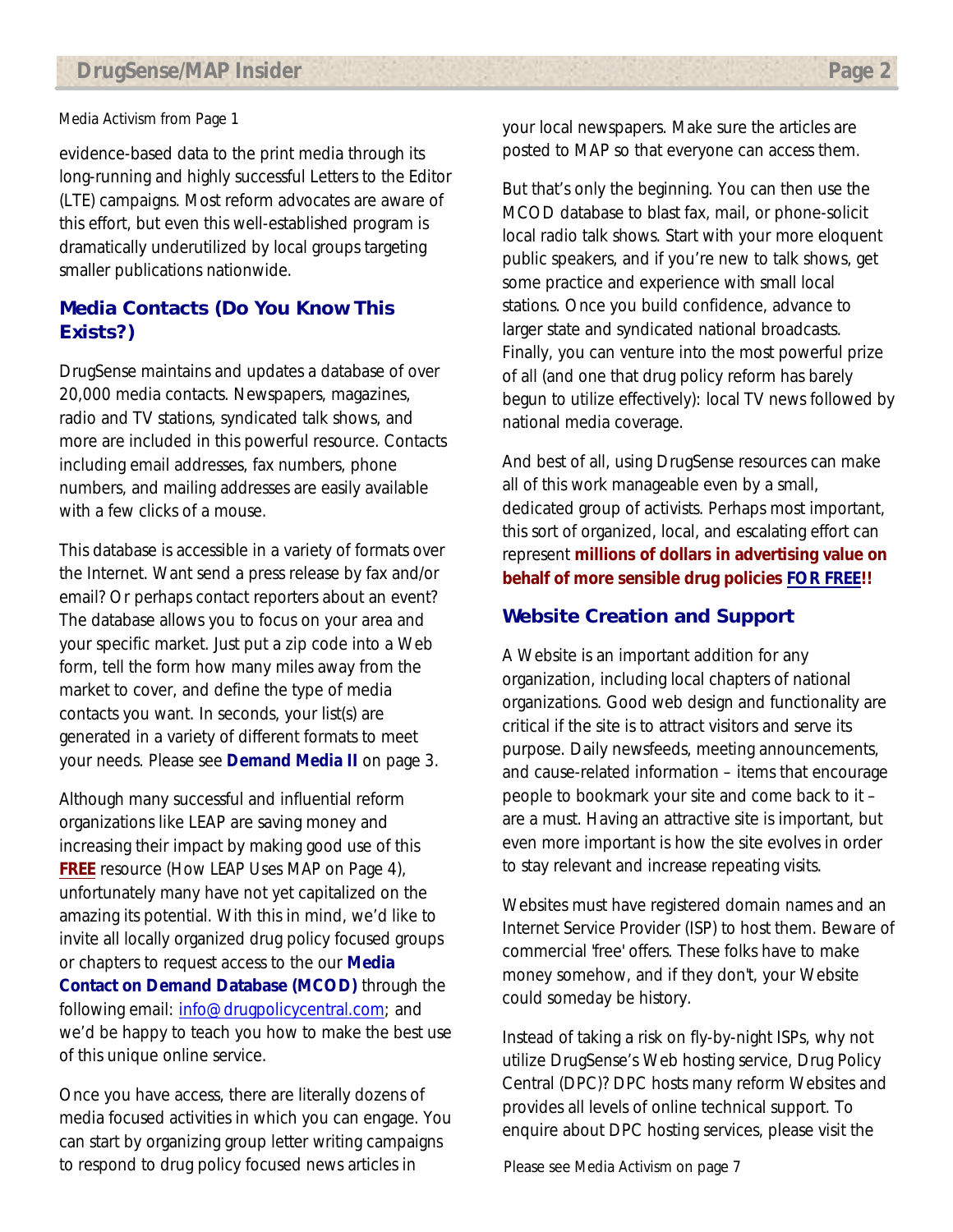### **Demand Media II!**

To engage in effective in media activism, accurate information about the media is vital. This includes the names, addresses, phone numbers, and main contacts for literally thousands of media outlets. This data can be very costly. For example, the famed Bacon's Media Directories (www.us.cision.com) is priced at \$1,795 all-inclusive. Data just for newspapers/magazines, radio/TV, or Internet media cost \$450 for each hard copy directory. An upgrade to computerized data would likely top \$1,000! Few cash-strapped reform organizations can afford this vital information, and it seems like an unnecessary waste of precious funding for wealthier organizations purchase it, when **DrugSense offers comparable data for FREE!**

The last issue of the *Insider* introduced readers to our **Media Contact on Demand** (MCOD) media contact database. To kick off our Media Activism project at the beginning of 2005, we developed this important resource by purchasing a media list like Bacon's and incorporating it into our existing media contact database. What resulted was an extensive, exclusive 20,000+ record resource that lists all U.S. print and broadcast media: TV and radio stations, daily and weekly newspapers, trade and consumer magazines, news syndicates, and AP and UPI bureaus. It is searchable on a number of parameters such as by venue or by specific distances from any zip code or city. It can easily output mailing labels or data formats compatible with fax or e-mail programs. All of this is available for free from your computer with a few clicks of your mouse.



Click on this map to find media contacts within a state.



DrugSense staff member, **Doug Snead**, has developed a spidering program capable of systematically textmining media Websites for contact information. By regularly pulling Web data, MCOD is more up-to-date than purchased databases and contains information that is far richer and more detailed, allowing DrugSense to avoid the cost of buying media data.



Finding help using MCOD is easy.

To make MCOD easier to use, DrugSense staff member, **Jo-D Harrison**, created several training modules and placed easy access to this Help system on MCOD's entry Webpage.

While we would prefer to limit use of this resource to reform advocates, we don't want to overly burden those who wish to explore it. Thus, registered DrugSense members receive full access to MCOD. Others can obtain a limited number of records by using the username <guest> without a password.

We encourage you to try out and use this valuable resource. If you have any questions or would like a personal demonstration, please contact DrugSense's Director of Communications, **Philippe Lucas** at phil@drugsense.org.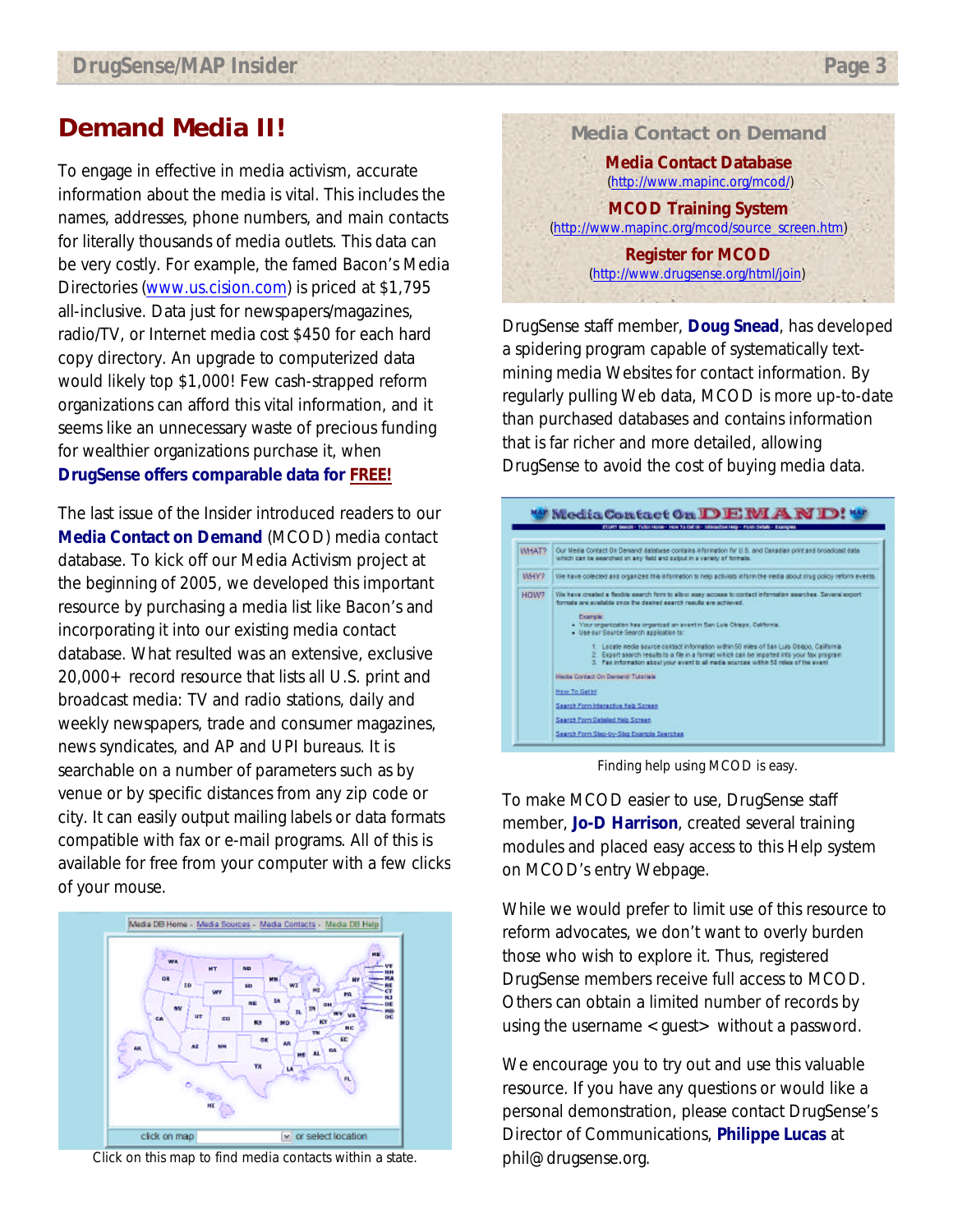### **How LEAP Uses MAP**

#### *By Mike Smithson, LEAP Speakers Bureau Director*

The **Media Awareness Project** and the multiple layers that have been added to it over the past several years is the single resource in the movement that we cannot do without. With the news stories and subscriber delivery, the activist is now in tune to the many drug stories that are printed across the country. In 2003, Richard Lake advised me of the database of media that they have built, allowing the activist to zero in on media outlets or specific areas within a selected range of a city, community or even zip code. This was very helpful during Howard Wooldridge's first ride across America. Now, **DrugSense** has added a new wrinkle, with a workforce of letter writers and activists to back up stories in the newspapers with LTEs and to listen and contribute to call-in radio shows when a LEAP speaker is interviewed. This tactic allows for an overall effort unavailable in any previous 'movement'.

Imagine a coordinated attack: Speakers Bureau coordinators calling an area of the country to book a speaker into civic group meetings, colleges, and churches. Using the MAP database, we reach out to magazines and weekly newspapers to offer stories on the upcoming tour. Then, as the dates get close for the tour, media interviews are acquired, because they want to hear why the local Rotary is listening to a cop about drug legalization. A newspaper story is published, and activists are alert and ready to follow up immediately with LTEs. The expert speaker is brought on the air of a local talk radio show because they read the newspaper story and they were contacted by a LEAP volunteer to set up the interview. How timely! During the show, one of the callers is an activist who asks specific questions, supports the speaker, and suggests further discussion on this matter. Editorial pieces are written based on the activity of the LTEs, the stories in the paper, and the radio interviews. Another round of LTEs follows.

Our movement has resources the likes of which have never been available to socially conscious citizens. Leaders of the movement need to take advantage of

these resources, coordinate efforts in specific areas, and defeat the drug policy ignorance of the American population. This is just like a military campaign: we have a GOAL, a STRATEGY to realize that goal, TACTICS to use and then there are the LOGISTICS to support the efforts.

The work that **DrugSense** performs using **MAP**, the Media Contact on Demand Database, and the team that supporting these efforts in specific areas is vital to the defeat of drug prohibition. Without this resource, we're akin to an orchestra missing the brass section.

**Law Enforcement Against Prohibition** LEAP utilizes DrugSense resources including a sharp new Website. (http://www.leap.cc)

#### *FREE!!* From page 1

messages into print, we can help increase the reach and impact of your organization or initiative.

Our experience in helping activists and organizations get their messages into print via "Letters to the Editor" (LTEs) and guest Op-Ed is unparalleled. Research shows that newspaper opinion pages are read by a demographic that is more highly educated and likely to vote. Therefore, a printed LTE or Op-ed is actually worth its dollar equivalent in advertising value. Placing a six-inch text ad on a newspaper's front section would likely cost over \$1,000. A 200 word LTE delivers the same message for **FREE**. A 600 word Oped has an equivalent advertising value of over \$3,000. Both only take a bit of time, experience, and the right resources, all of which are available at DrugSense.

Most public policy organizations regardless of topic employ either contracted "media support" or try to get by with their own in-house tools. Far too often, they fail to adequately get their message out to the general public. DrugSense offers **FREE** and proven resources to increase the media outreach and impact of your organization, and the results can be astounding. We look forward to helping you and your organization realize the full potential of Media Activism to produce real reform. Please contact **Steve Heath** at heath@mapinc.org for more information.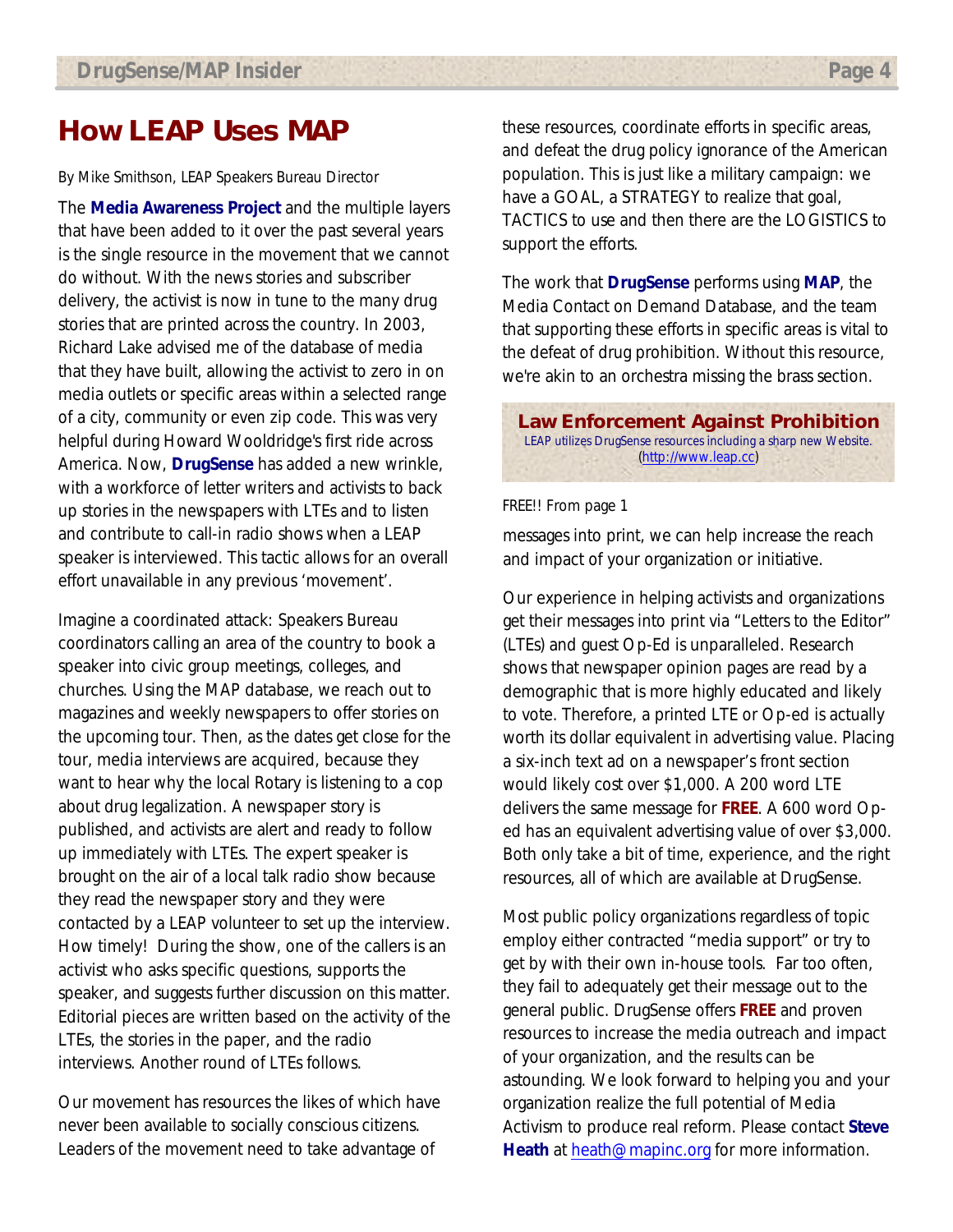### **What We Do**

Busy activists need quick, easy access to services that can get their name in the media and help them appear like much bigger organizations. And, they need to do this professionally, on a limited budget. That's where DrugSense can help. Here's what we can do for you and your group:

**Web Hosting.** Need a Website? Our Drug Policy Central (DPC) subsidiary offers free or low-cost, subsidized Internet services to drug policy reform organizations worldwide. Notable clients include LEAP, the November Coalition, DanceSafe, Michigan NORML, and over 100 others.

**E-mail Discussion Lists and Forums.** Get your group active and communicating with its own email discussion list or online forum. Exchange email, ideas, and documents with one another to become more organized and effective.

**Contact the media.** Our Media Contact on Demand (MCOD) database lists **ALL** U.S. print and broadcast media: TV and radio stations, daily and weekly newspapers, trade magazines, news syndicates, and AP and UPI bureaus. Please see *Demand Media II* on Page 3 for details.

**Get Media.** From Letters-to-the-Editor, to press releases, to radio and television interviews, our Media Activism Center is filled with ideas on how to get valuable media attention. DrugSense also holds periodic Teamspeak meetings to train activists on how to use these services. Please check MAP OnAir for upcoming Activism Roundtables.

**Real Time Meetings over the Internet.** In the cyber age, you can conduct your organization's meetings for FREE over the Internet in real time. In one of our Virtual Conference Rooms hosted on the chat software Teamspeak, your group can talk to one another, plan future events, and develop responses to current problems.

**Build a Drug Policy Knowledge Base**. Our DrugNews Archive of more than 180,000 articles on all aspects of **The Sites of Our Services**

**Web Hosting** Web hosting, e-mail discussion lists, databases, and more. (http://www.drugpolicycentral.com)

**Free DPC Quotes** Quotes for free or low cost Internet services. (http://www.drugpolicycentral.com/hosting/quote/)

**E-mail Discussion Lists and Forums** Group communication tools. (http://drugsense.org/lists/)

**Contact the Media** DrugSense's comprehensive 20,000+ record media database. (http://www.mapinc.org/mcod/)

> **Get Media** DrugSense's Media Activism Center. (http://www.mapinc.org/resource/)

**Real Time Internet Meetings** Real time voice conferences over the Internet. (http://www.mapinc.org/resource/teamspeak/)

**Learn from Others - Local Initiatives** Learn how others have successfully changed policy with local initiatives. (http://drugsense.org/caip)

**Get Your Group OnAir** Log and track your broadcast media events. (http://www.mapinc.org/onair/)

**Build a Knowledgebase** Submit drug policy news articles and help build a movement-wde early warning system. (http://drugsense.org/caip)

**Join DrugSense** Accessing some of our services like MCOD require registering at the DrugSense Website. (http://www.drugsense.org/join)

drug policy serves as a knowledgebase for the movement as well as an early warning system of issues that may become important. You can help build this resource by submitting the drug policy related articles.

**Get Your Group OnAir.** MAP OnAir can help your group track, promote, and respond to media events that occur on television and radio.

**Learn from What Others Have Done.** Thinking about fielding a citizen-led initiative, community ordinance, or changing your college's current drug policies? Learn the language of other initiatives and what made them successes or failures at our Community Audits and Initiatives Project (CAIP).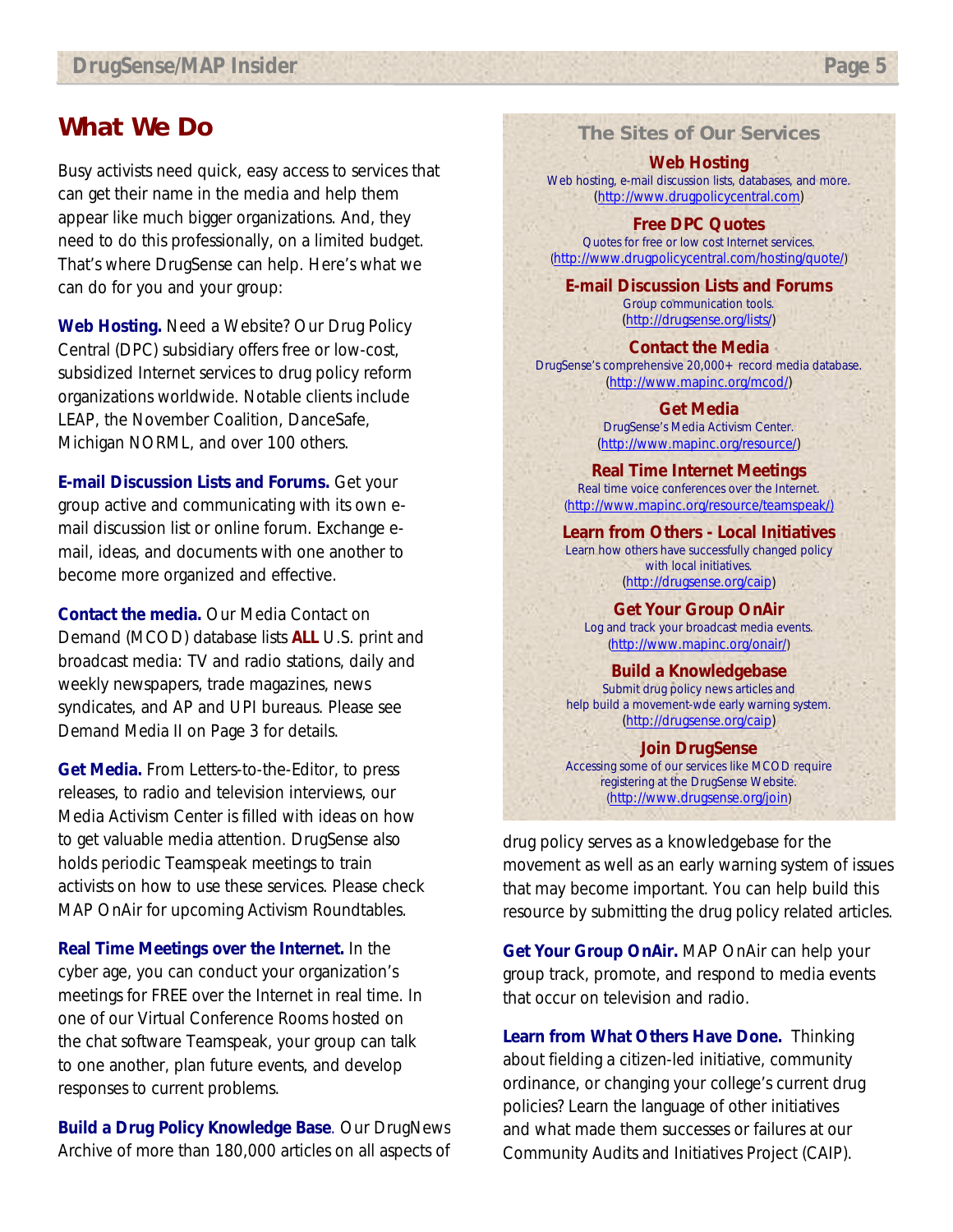### **More MAP Stats**

We like to reserve one section of the *Insider* to report statistics about our Websites. These statistics are based on data from the Web tracking software, Webalizer. Since we host so many sites, judging our success based on only one or two vastly understates our – and consequently reform's – impact on the drug policy debate. Based on these parameters, here's how our main sites fared at mid-year.

### • **Pages:**

An HTML document or anything that generates one defines a 'page'. MAP served 1,883,210 pages in June 2007, up  $+2.4\%$  over the same month one year ago. DrugSense page counts were up  $+30%$ , with those for DPC jumping a remarkable +172.6 over June 2006.

#### • **Sites:**

Each request to a server comes from a unique 'site', which can be referenced by name or IP address. A close representation of individual users, 237,846 unique IP addresses visited the MAP site in June 2007 almost the same as one year ago. Those for DrugSense grew by +33%, while DPC's dropped slightly.

| <b>DrugSense/MAP Usage Statistics</b>                   |           |              |               |  |  |
|---------------------------------------------------------|-----------|--------------|---------------|--|--|
|                                                         | Pages     | <b>Sites</b> | <b>Visits</b> |  |  |
| <b>MAP (DrugNews Archive, media activism resources)</b> |           |              |               |  |  |
| June 2007                                               | 1,883,210 | 237,846      | 850,035       |  |  |
| June 2006                                               | 1,838,782 | 236,465      | 681.178       |  |  |
| <b>Percent Chg</b>                                      | $+2.4%$   | $+0.6%$      | $+24.8%$      |  |  |
| DrugSense (DrugSense Weekly, collateral materials)      |           |              |               |  |  |
| June 2007                                               | 231.689   | 104,731      | 135,291       |  |  |
| June 2006                                               | 177,546   | 78,730       | 89.255        |  |  |
| <b>Percent Chg</b>                                      | $+30.5%$  | $+33.0%$     | $+51.6%$      |  |  |
| Drug Policy Central (bot & client sites)                |           |              |               |  |  |
| June 2007                                               | 1.152.797 | 91.861       | 505,376       |  |  |
| June 2006                                               | 422,827   | 92.275       | 195,813       |  |  |
| <b>Percent Chg</b>                                      | $+172.6%$ | $-0.4%$      | $+158.1%$     |  |  |

#### **More MAP Stats**

**MAP Statistical Summaries** 

(http://drugsense.org/html/modules.php?name=Overview)

**Alexa** (http://www.alexa.com)

**Alexa on DrugSense** (http://drugsense.org/stats/alexa.htm)

| <b>Alexa Statistics</b> |                     |                       |             |  |
|-------------------------|---------------------|-----------------------|-------------|--|
| 3 month averages        |                     |                       |             |  |
|                         | <b>MAP</b>          | <b>DrugSense</b>      | <b>DPC</b>  |  |
| World Rank              | 47,877              | 200,837               | 325,353     |  |
| U.S. Rank               | 11,287              | 67,832                | 99,147      |  |
| Page Views              | 9.9                 | 2.1                   | 1.8         |  |
| Linked sites            | 1,022               | 533                   | 77          |  |
|                         | <b>Freevibe</b>     | <b>ONDCP</b>          | DEA         |  |
| <b>World Rank</b>       | 105,164             | 190,564               | 166,412     |  |
| U.S. Rank               | 47,708              | 66,233                | 62,166      |  |
| Page Views              | 1.6                 | 1.6                   | 2.8         |  |
| Linked sites            | 506                 | 1,600                 | 789         |  |
|                         | <b>NORML</b>        | <b>MPP</b>            | <b>DPA</b>  |  |
| World Rank              | 69,378              | 180,005               | 189,021     |  |
| U.S. Rank               | 16,256              | 39,709                | 37,724      |  |
| Page Views              | 2.8                 | 2.3                   | 2.0         |  |
| Linked sites            | 1,105               | 653                   | 837         |  |
|                         | <b>Cannabisnews</b> | <b>Drug War Facts</b> | <b>LEAP</b> |  |
| World Rank              | 180,513             | 647,262               | 629,043     |  |
| U.S. Rank               | 35,018              | 230,794               | 177,696     |  |
| Page Views              | 1.4                 | 1.4                   | 1.7         |  |

### • **Visits:**

'New visits' to a page are calculated by counting a unique site as 'new' after a specified time passes between accessing it. 'New' MAP visits equaled 850,035 during June, jumping by almost 25% over June 2006. DrugSense and DPC Visits have grown by even more, +51.6% and 158.1% respectively.

Linked sites 402 365 274

### • **Alexa Statistics:**

Alexa, an independent organization that tracks Website statistics, ranks millions of top-level domain names, beginning with 1 as the highest. Currently, the top five Alexa-ranked Websites are Yahoo!, the Microsoft Network, Google, YouTube, and Live Search. Alexa ranks are computed by analyzing the Web usage of millions of Alexa toolbar users. These data are used to arrive at an estimate of how often the site itself is visited, along with how many pages are viewed per visit.

The numbers above reveal MAP to be one of the highest ranked sites in drug policy. More pages are viewed at MAP than any of the other listed sites. More importantly, visitors to reform sites view more pages on average than do visitors to prohibition sites, showing that reform is clearly winning the information battle on the Internet.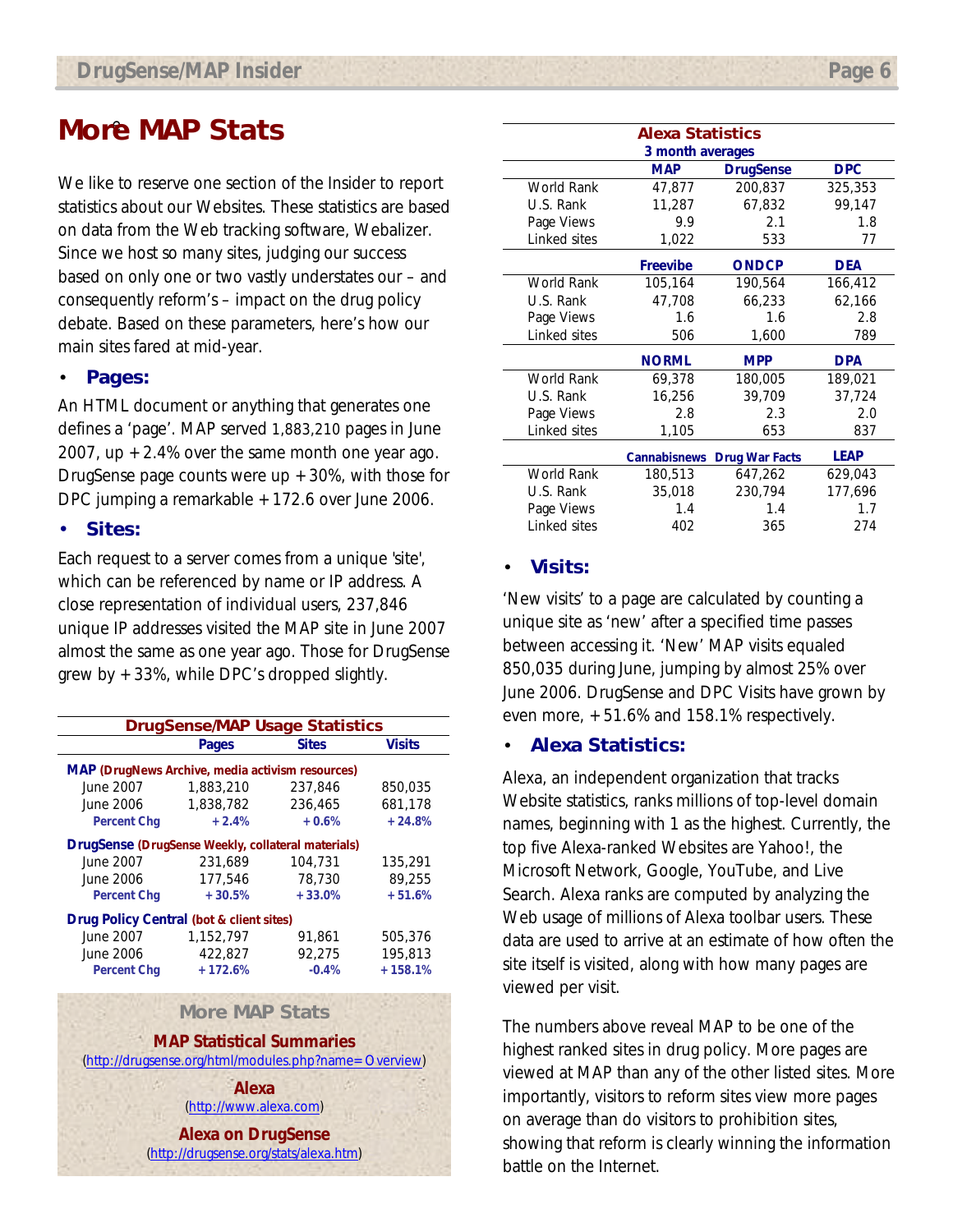### *Media Activism* from Page 2

Drug Policy Central webpage and use the dropdown menu to review the various options.

DrugSense has a standing offer to provide basic hosting to any viable drug policy organization or chapter. Our resources are available at a variety of price points based on the client's ability to pay DrugSense for the time and effort expended on set-up and support. (This is often free to applicants that qualify under our grants program.) The DPC team has a few cookie cutter designs from which you can choose if you have no one to Webmaster for you. If you have a Webmaster who can do it all, we can work with them. If you have an existing Website, we have the know-how to transfer it.

Already have a website and want to increase traffic? Consider a newsfeed from our Media Awareness Project, something that hundreds of organizations already incorporate into their sites. You can customize the newsfeed in a number of ways to create the look, feel, and content that meet your needs.

### **Email Lists and Threaded Discussion Forums**

Both e-mail lists and forums can help organizations facilitate communication with their members. Private discussion lists allow leaders to work on the day-to**Resources on this Page**

**DPC Hosting Quotes** (http://www.drugpolicycentral.com/hosting/)

**Custom News Feeds** (http://www.mapinc.org/js/)

**Sign up for E-mail Discussion Lists** (http://www.drugpolicycentral.com/hosting/lists/maillist.php)

day business. Public discussion lists focus on organizational goals, announce events, distribute newsletters, and call members to action with Alerts. Each list may have a place in your organization. Private or public threaded discussion forums can replace e-mail lists.

The Ohio Patient Network – focused on medical cannabis in Ohio – has an active private e-mail list for a dozen leaders scattered across the state, as well as a public discussion list. A large one-way announcement list e-mails its acclaimed monthly newsletter, *OPNews*, along with occasional Action Alerts.

All of these services are hosted by DrugSense's DPC. You and your drug policy reform organization can obtain similar support through the request forms at the hosting URL above.

If you've taken the time to read this, make the time to take **action**. YOU and your organization CAN be a more effective catalyst for change.

### **Donate Today!**

Your tax-deductible donation funds all of these DrugSense services and more. **Help change drug policy now!**  Please fill out the form below, make your check or money order payable to **DrugSense** and mail to:

#### DrugSense/MAP • 14252 Culver Drive #328 • Irvine, CA 92604-0326

| Amount: | $$50\Box$ | $$100$ $$250$ $\Box$ | Other: ________________ |  |
|---------|-----------|----------------------|-------------------------|--|
|         |           |                      |                         |  |
|         |           |                      |                         |  |
|         |           |                      |                         |  |
|         |           |                      |                         |  |
|         |           |                      |                         |  |
|         |           |                      |                         |  |
|         |           |                      |                         |  |